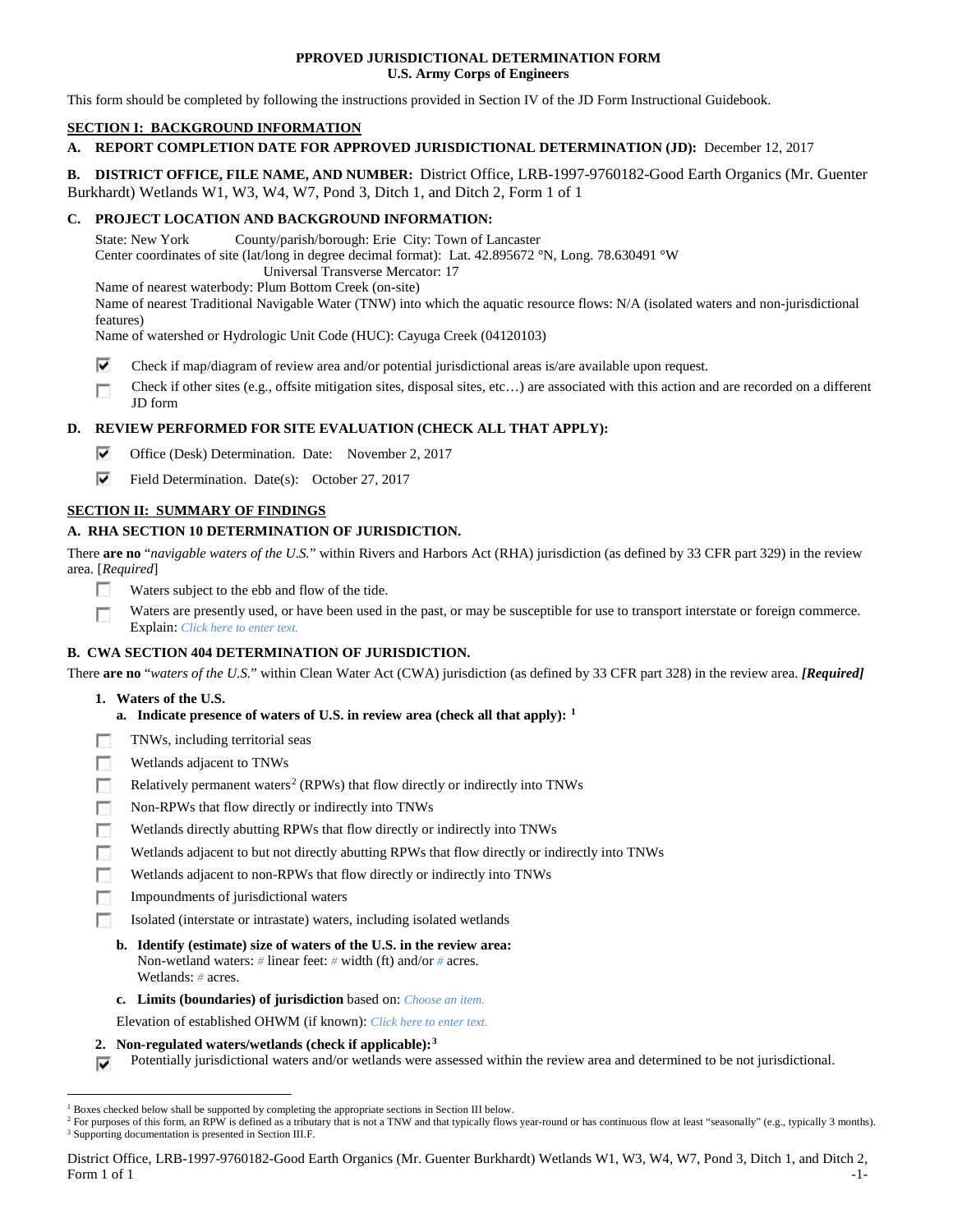#### Explain:

**Wetland W1** (0.08 acre) is located in a closed micro-topographic depression on the landscape surrounded by higher elevation uplands. The wetland receives hydrology from precipitation and surrounding runoff; the wetland did not contain surface water during the October 2017 site visit. No evidence of outflow or overland flow from the wetland was observed. The wetland is surrounded by upland, primarily old piles of earthen material, and has no swales, ditches, pipes, storm drains, or other discrete/confined conveyances that would provide a surface hydrologic connection to another water of the United States (WOUS). Stream 1 (on-site) is approximately 101.8 feet north of Wetland W1; Ditch 1 (on-site) is less than 100 feet west of Wetland W1. Piles of Earthen material separate Wetland W1 from Stream 1 and Ditch 1; thus, the topography of the upland between Wetland W1 and Stream 1 and Ditch 1 does not indicate potential for hydrologic connectivity. The wetland has been determined to not have a surface or shallow subsurface hydrologic connection to any navigable waters or their tributaries.

Wetland W3 (0.01 acre) is located in a closed micro-topographic depression that formed on old piles of earthen material and is surrounded by higher elevation uplands. The wetland receives hydrology from precipitation and surrounding runoff; the wetland contained surface water during the October 2017 site visit, however, no evidence of outflow or overland flow from the wetland was observed. The wetland is surrounded by upland, primarily old piles of earthen material that are located within the footprint of the existing facility, and has no swales, ditches, pipes, storm drains, or other discrete/confined conveyances that would provide a surface hydrologic connection to another water of the United States (WOUS). Stream 3 (on-site) is approximately 365.8 feet north of Wetland W3; Ditch 2 (on-site) is approximately 66.9 feet northeast of Wetland W3. Piles of Earthen material separate Wetland W3 from Stream 3 and Ditch 2; thus, the topography of the upland between Wetland W3 and Stream 3 and Ditch 2 does not indicate potential for hydrologic connectivity. The wetland has been determined to not have a surface or shallow subsurface hydrologic connection to any navigable waters or their tributaries.

**Wetland W4** (0.07 acre) is located in a closed micro-topographic depression that formed on old piles of earthen material and is surrounded by higher elevation uplands. The wetland receives hydrology from precipitation and surrounding runoff; the wetland did not contain surface water during the October 2017 site visit, however, no evidence of outflow or overland flow from the wetland was observed. The wetland is surrounded by upland, primarily piles of earthen material that are located within the footprint of the existing operational facility, and has no swales, ditches, pipes, storm drains, or other discrete/confined conveyances that would provide a surface hydrologic connection to another water of the United States (WOUS). Stream 2 (on-site) is approximately 410.9 feet north of Wetland W4. Piles of Earthen material separate Wetland W4 from Stream 2. Thus, the topography of the upland between Wetland W4 and Stream 2 does not indicate potential for hydrologic connectivity. The wetland has been determined to not have a surface or shallow subsurface hydrologic connection to any navigable waters or their tributaries.

Wetland W7 (0.10 acre) is located in a closed micro-topographic depression that formed in a former access road associated with previous use of the facility. The wetland receives hydrology from precipitation and surrounding runoff; the wetland did not contain surface water during the October 2017 site visit. No evidence of outflow or overland flow from the wetland was observed. The wetland is surrounded by upland, primarily old piles of earthen material that are located within the footprint of the existing facility, and has no swales, ditches, pipes, storm drains, or other discrete/confined conveyances that would provide a surface hydrologic connection to another water of the United States (WOUS). Pond 1 (on-site), an impoundment of Streams 2 and 3, is approximately 96.6 feet northwest of Wetland W7. The wetland has been determined to not have a surface or shallow subsurface hydrologic connection to any navigable waters or their tributaries.

As noted above, the topography of the uplands surrounding Wetlands W1, W3, W4, and W7 do not indicate potential for hydrologic connectivity. Based on observation made during the 27 October 2017 field investigation, and review of historic aerials, it appears as though Wetlands W1, W3, W4, and W7 formed as a result of the placement of the earthen piles. No evidence of subsurface flow was observed during the site visit. The wetlands have been determined to not have a surface or shallow subsurface hydrologic connection to any navigable waters or their tributaries. The wetlands are surrounded by piles of earthen material and do not have surface hydrological connections to a tributary.

Based upon a review of aerial photographs, the USGS 7.5 Minute Quad, the National Hydrography Dataset (NHD), the National Wetland Inventory (NWI) maps, topographic data (USGS Quad map), on-site observations, and the materials submitted by the agent, Wetlands W1, W3, W4 and W7 have been determined to be hydrologically isolated with no surface water connection to a WOUS.

Wetlands W1, W3, W4 and W7 do not support a link to interstate or foreign commerce because the wetlands are not known to be used by interstate or foreign travelers for recreation or other purposes. The wetlands do not produce fish or shellfish that could be taken and sold in interstate or foreign commerce. The wetlands are not known to be used for industrial purposes by industries in interstate or foreign commerce. Wetlands W1, W3, W4, and W7 have been determined to not be WOUS and are therefore not jurisdictional under the CWA.

**Pond 3** (0.06 acre) is an open water feature that formed as a result of soil excavation. No evidence of outflow or overland flow from the pond was observed. The Pond is surrounded by higher elevation uplands including piles of old earthen material, and has no swales, ditches, pipes, storm drains, or other discrete/confined conveyances that would provide a surface hydrologic connection to another WOUS. Pond 3 has been determined to not meet the definition of a water of the U.S.

**Ditch 1** (655 linear feet) and **Ditch 2** (279 linear feet) are man-made, non-jurisdictional features. Ditch 1 and Ditch 2 were dug wholly in uplands, are draining wholly uplands, and have less than relatively permanent flow. Ditches 1 and 2 are man-made features that were dug/created as a result of operational activity at the existing facility. Ditch 1 is evident in aerial imagery from 1966 and was associated with an agricultural field. Per the 1986 Regulations Preamble, 2007 U.S. Army Corps of Engineers Jurisdictional Determination Form Instructional Guidebook, and the 2008 Rapanos Guidance, Ditch 1 and Ditch 2 are not considered waters of the U.S.

## **SECTION III: CWA ANALYSIS**

District Office, LRB-1997-9760182-Good Earth Organics (Mr. Guenter Burkhardt) Wetlands W1, W3, W4, W7, Pond 3, Ditch 1, and Ditch 2, Form 1 of 1  $-2$ -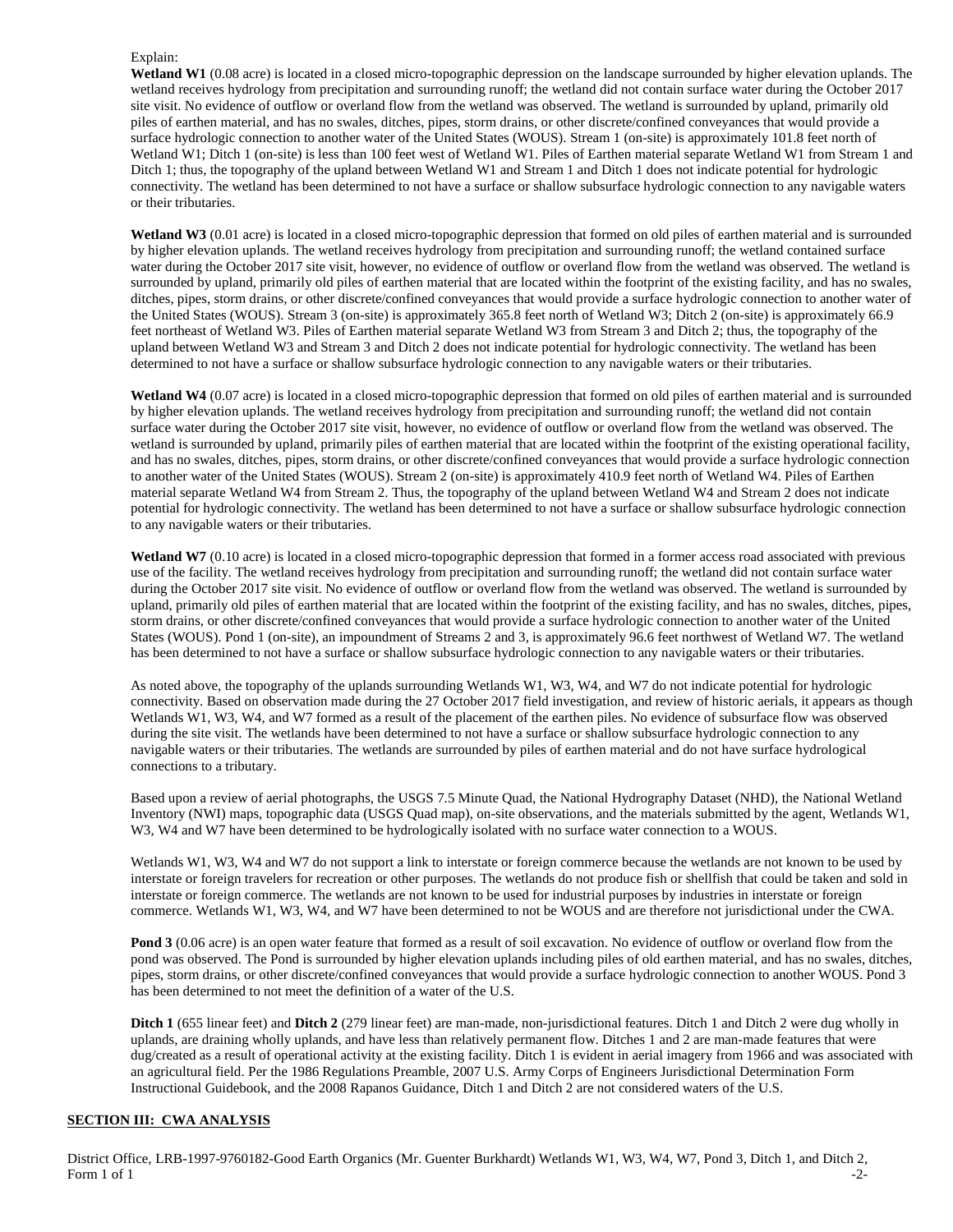#### **A. TNWs AND WETLANDS ADJACENT TO TNWs**

**The agencies will assert jurisdiction over TNWs and wetlands adjacent to TNWs. If the aquatic resource is a TNW, complete Section III.A.1 and Section III.D.1. only; if the aquatic resource is a wetland adjacent to a TNW, complete Sections III.A.1 and 2 and Section III.D.1.; otherwise, see Section III.B below**.

- **1. TNW**  Identify TNW: *Click here to enter text.* Summarize rationale supporting determination: *Click here to enter text.*
- **2. Wetland adjacent to TNW**

Summarize rationale supporting conclusion that wetland is "adjacent": *Click here to enter text.*

### **B. CHARACTERISTICS OF TRIBUTARY (THAT IS NOT A TNW) AND ITS ADJACENT WETLANDS (IF ANY):**

**This section summarizes information regarding characteristics of the tributary and its adjacent wetlands, if any, and it helps determine whether or not the standards for jurisdiction established under Rapanos have been met.** 

**The agencies will assert jurisdiction over non-navigable tributaries of TNWs where the tributaries are "relatively permanent waters" (RPWs), i.e. tributaries that typically flow year-round or have continuous flow at least seasonally (e.g., typically 3 months). A wetland that directly abuts an RPW is also jurisdictional. If the aquatic resource is not a TNW, but has year-round (perennial) flow, skip to Section III.D.2. If the aquatic resource is a wetland directly abutting a tributary with perennial flow, skip to Section III.D.4.**

**A wetland that is adjacent to but that does not directly abut an RPW requires a significant nexus evaluation. Corps districts and EPA regions will include in the record any available information that documents the existence of a significant nexus between a relatively permanent tributary that is not perennial (and its adjacent wetlands if any) and a traditional navigable water, even though a significant nexus finding is not required as a matter of law.**

**If the waterbody[4](#page-2-0) is not an RPW, or a wetland directly abutting an RPW, a JD will require additional data to determine if the waterbody has a significant nexus with a TNW. If the tributary has adjacent wetlands, the significant nexus evaluation must consider the tributary in combination with all of its adjacent wetlands. This significant nexus evaluation that combines, for analytical purposes, the tributary and all of its adjacent wetlands is used whether the review area identified in the JD request is the tributary, or its adjacent wetlands, or both. If the JD covers a tributary with adjacent wetlands, complete Section III.B.1 for the tributary, Section III.B.2 for any onsite wetlands, and Section III.B.3 for all wetlands adjacent to that tributary, both onsite and offsite. The determination whether a significant nexus exists is determined in Section III.C below.**

- **1. Characteristics of non-TNWs that flow directly or indirectly into TNW**
	- **(i) General Area Conditions:** Watershed size: *# Choose an item.* Drainage area: *# Choose an item.*

Average annual rainfall: *#* inches Average annual snowfall: *#* inches

- **(ii) Physical Characteristics:**
	- (a) Relationship with TNW:
		- m. Tributary flows directly into TNW.
		- Tributary flows through *Choose an item.* tributaries before entering TNW.

| Project waters are <i>Choose an item</i> , river miles from TNW.                      |
|---------------------------------------------------------------------------------------|
| Project waters are <i>Choose an item</i> , river miles from RPW.                      |
| Project waters are <i>Choose an item.</i> aerial (straight) miles from TNW.           |
| Project waters are <i>Choose an item.</i> aerial (straight) miles from RPW.           |
| Project waters cross or serve as state boundaries. Explain: Click here to enter text. |
|                                                                                       |

Identify flow route to TNW[5:](#page-2-1) *Click here to enter text.* Tributary stream order, if known: *Click here to enter text.*

(b) General Tributary Characteristics (check all that apply):

**Tributary** is: Natural

- n Artificial (man-made). Explain: *Click here to enter text.*
- Manipulated (man-altered). Explain: *Click here to enter text.*
- **Tributary** properties with respect to top of bank (estimate):
	- Average width: *#* feet Average depth: *#* feet Average side slopes: *Choose an item.*

<span id="page-2-1"></span><span id="page-2-0"></span><sup>&</sup>lt;sup>4</sup> Note that the Instructional Guidebook contains additional information regarding swales, ditches, washes, and erosional features generally and in the arid West. <sup>5</sup> Flow route can be described by identifying, e.g., tributary a, which flows through the review area, to flow into tributary b, which then flows into TNW.

District Office, LRB-1997-9760182-Good Earth Organics (Mr. Guenter Burkhardt) Wetlands W1, W3, W4, W7, Pond 3, Ditch 1, and Ditch 2, Form 1 of 1  $-3$ -3-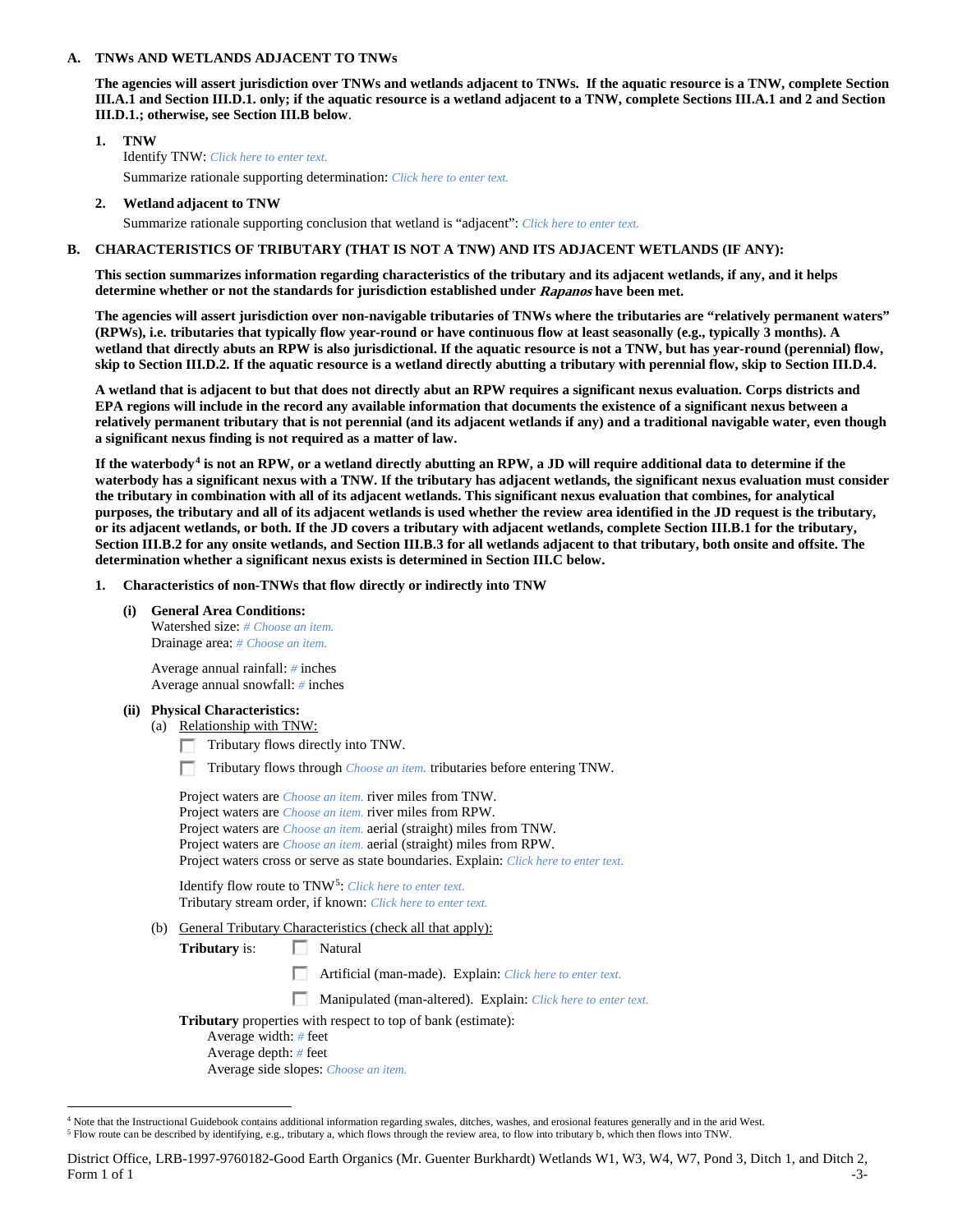|                                                                            |                                                                                                                                                                                                                                                                                          | Primary tributary substrate composition (check all that apply):                                                                                                                                                                                                                                                                                                                                                                                                                                                                                                                                                                                                                                                            |   |                                                     |  |                           |                                                          |                                                                                                                                                                                                                                                                                                                                                                                                   |  |  |  |
|----------------------------------------------------------------------------|------------------------------------------------------------------------------------------------------------------------------------------------------------------------------------------------------------------------------------------------------------------------------------------|----------------------------------------------------------------------------------------------------------------------------------------------------------------------------------------------------------------------------------------------------------------------------------------------------------------------------------------------------------------------------------------------------------------------------------------------------------------------------------------------------------------------------------------------------------------------------------------------------------------------------------------------------------------------------------------------------------------------------|---|-----------------------------------------------------|--|---------------------------|----------------------------------------------------------|---------------------------------------------------------------------------------------------------------------------------------------------------------------------------------------------------------------------------------------------------------------------------------------------------------------------------------------------------------------------------------------------------|--|--|--|
|                                                                            |                                                                                                                                                                                                                                                                                          | Silts                                                                                                                                                                                                                                                                                                                                                                                                                                                                                                                                                                                                                                                                                                                      |   | Sands                                               |  |                           |                                                          | Concrete                                                                                                                                                                                                                                                                                                                                                                                          |  |  |  |
|                                                                            |                                                                                                                                                                                                                                                                                          | Cobbles                                                                                                                                                                                                                                                                                                                                                                                                                                                                                                                                                                                                                                                                                                                    |   | Gravel                                              |  |                           |                                                          | Muck                                                                                                                                                                                                                                                                                                                                                                                              |  |  |  |
|                                                                            |                                                                                                                                                                                                                                                                                          | Bedrock                                                                                                                                                                                                                                                                                                                                                                                                                                                                                                                                                                                                                                                                                                                    | n | Vegetation. Type/% cover: Click here to enter text. |  |                           |                                                          |                                                                                                                                                                                                                                                                                                                                                                                                   |  |  |  |
|                                                                            | Other. Explain: Click here to enter text.                                                                                                                                                                                                                                                |                                                                                                                                                                                                                                                                                                                                                                                                                                                                                                                                                                                                                                                                                                                            |   |                                                     |  |                           |                                                          |                                                                                                                                                                                                                                                                                                                                                                                                   |  |  |  |
|                                                                            |                                                                                                                                                                                                                                                                                          | Presence of run/riffle/pool complexes. Explain: Click here to enter text.<br>Tributary geometry: Choose an item.<br>Tributary gradient (approximate average slope): #%                                                                                                                                                                                                                                                                                                                                                                                                                                                                                                                                                     |   |                                                     |  |                           |                                                          | Tributary condition/stability [e.g., highly eroding, sloughing banks]. Explain: Click here to enter text.                                                                                                                                                                                                                                                                                         |  |  |  |
| (c)                                                                        | Flow:<br>Tributary provides for: Choose an item.<br>Estimate average number of flow events in review area/year: Choose an item.<br>Describe flow regime: Click here to enter text.<br>Other information on duration and volume: Click here to enter text.                                |                                                                                                                                                                                                                                                                                                                                                                                                                                                                                                                                                                                                                                                                                                                            |   |                                                     |  |                           |                                                          |                                                                                                                                                                                                                                                                                                                                                                                                   |  |  |  |
|                                                                            |                                                                                                                                                                                                                                                                                          | Surface flow is: Choose an item. Characteristics: Click here to enter text.                                                                                                                                                                                                                                                                                                                                                                                                                                                                                                                                                                                                                                                |   |                                                     |  |                           |                                                          |                                                                                                                                                                                                                                                                                                                                                                                                   |  |  |  |
|                                                                            | Subsurface flow: Choose an item. Explain findings: Click here to enter text.<br>Dye (or other) test performed: Click here to enter text.                                                                                                                                                 |                                                                                                                                                                                                                                                                                                                                                                                                                                                                                                                                                                                                                                                                                                                            |   |                                                     |  |                           |                                                          |                                                                                                                                                                                                                                                                                                                                                                                                   |  |  |  |
|                                                                            | L.<br>$\mathbf{L}$<br>L.<br><b>In the case</b><br>$\sim$                                                                                                                                                                                                                                 | Tributary has (check all that apply):<br>$\Box$ Bed and banks<br>OHWM <sup>6</sup> (check all indicators that apply):<br>clear, natural line impressed on the bank $\Box$<br>changes in the character of soil<br>shelving<br>vegetation matted down, bent, or absent $\Box$<br>leaf litter disturbed or washed away<br>sediment deposition<br>water staining<br>other (list): Click here to enter text.<br>Discontinuous OHWM. <sup>7</sup> Explain: Click here to enter text.<br>High Tide Line indicated by:<br>oil or scum line along shore objects<br>□ fine shell or debris deposits (foreshore) □ physical markings;<br>physical markings/characteristics<br>tidal gauges<br>other (list): Click here to enter text. |   |                                                     |  | sediment sorting<br>scour | the presence of wrack line<br>survey to available datum; | the presence of litter and debris<br>destruction of terrestrial vegetation<br>multiple observed or predicted flow events<br>abrupt change in plant community Click here to enter text.<br>If factors other than the OHWM were used to determine lateral extent of CWA jurisdiction (check all that apply):<br>Mean High Water Mark indicated by:<br>vegetation lines/changes in vegetation types. |  |  |  |
|                                                                            | (iii) Chemical Characteristics:<br>Characterize tributary (e.g., water color is clear, discolored, oily film; water quality; general watershed characteristics, etc.).<br><b>Explain:</b> Click here to enter text.<br>Identify specific pollutants, if known: Click here to enter text. |                                                                                                                                                                                                                                                                                                                                                                                                                                                                                                                                                                                                                                                                                                                            |   |                                                     |  |                           |                                                          |                                                                                                                                                                                                                                                                                                                                                                                                   |  |  |  |
|                                                                            | (iv) Biological Characteristics. Channel supports (check all that apply):                                                                                                                                                                                                                |                                                                                                                                                                                                                                                                                                                                                                                                                                                                                                                                                                                                                                                                                                                            |   |                                                     |  |                           |                                                          |                                                                                                                                                                                                                                                                                                                                                                                                   |  |  |  |
|                                                                            | Riparian corridor. Characteristics (type, average width): Click here to enter text.                                                                                                                                                                                                      |                                                                                                                                                                                                                                                                                                                                                                                                                                                                                                                                                                                                                                                                                                                            |   |                                                     |  |                           |                                                          |                                                                                                                                                                                                                                                                                                                                                                                                   |  |  |  |
|                                                                            | Wetland fringe. Characteristics: Click here to enter text.                                                                                                                                                                                                                               |                                                                                                                                                                                                                                                                                                                                                                                                                                                                                                                                                                                                                                                                                                                            |   |                                                     |  |                           |                                                          |                                                                                                                                                                                                                                                                                                                                                                                                   |  |  |  |
|                                                                            | Habitat for:                                                                                                                                                                                                                                                                             |                                                                                                                                                                                                                                                                                                                                                                                                                                                                                                                                                                                                                                                                                                                            |   |                                                     |  |                           |                                                          |                                                                                                                                                                                                                                                                                                                                                                                                   |  |  |  |
| Federally Listed species. Explain findings: Click here to enter text.<br>u |                                                                                                                                                                                                                                                                                          |                                                                                                                                                                                                                                                                                                                                                                                                                                                                                                                                                                                                                                                                                                                            |   |                                                     |  |                           |                                                          |                                                                                                                                                                                                                                                                                                                                                                                                   |  |  |  |
|                                                                            |                                                                                                                                                                                                                                                                                          | Fish/spawn areas. Explain findings: Click here to enter text.                                                                                                                                                                                                                                                                                                                                                                                                                                                                                                                                                                                                                                                              |   |                                                     |  |                           |                                                          |                                                                                                                                                                                                                                                                                                                                                                                                   |  |  |  |

<span id="page-3-1"></span><span id="page-3-0"></span> <sup>6</sup> <sup>6</sup>A natural or man-made discontinuity in the OHWM does not necessarily sever jurisdiction (e.g., where the stream temporarily flows underground, or where the OHWM has been removed by development or agricultural practices). Where there is a break in the OHWM that is unrelated to the waterbody's flow regime (e.g., flow over a rock outcrop or through a culvert), the agencies will look for indicators of flow above and below the break. 7 Ibid.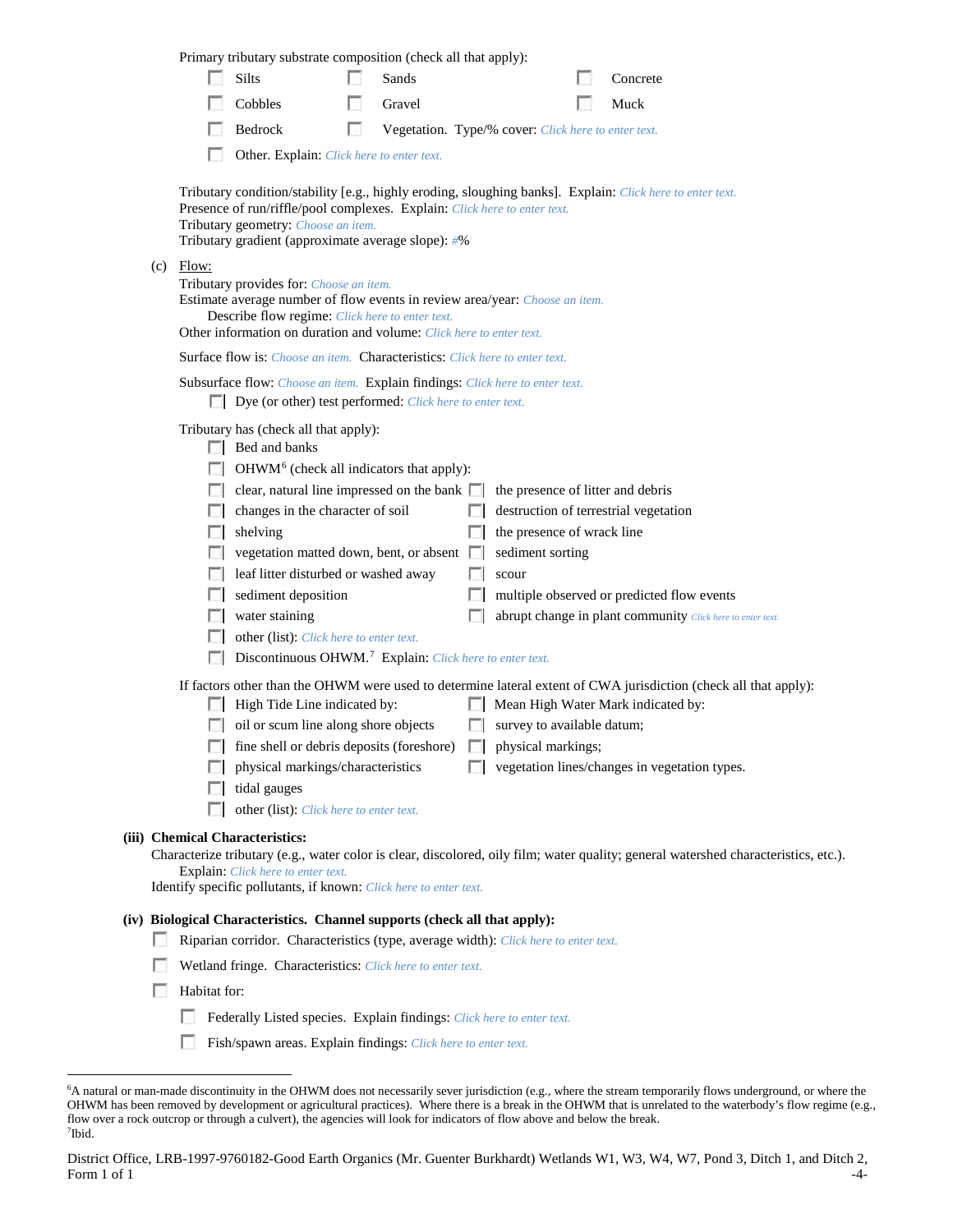п Other environmentally-sensitive species. Explain findings: *Click here to enter text.*

Aquatic/wildlife diversity. Explain findings: *Click here to enter text.*

### **2. Characteristics of wetlands adjacent to non-TNW that flow directly or indirectly into TNW**

#### **(i) Physical Characteristics:**

- (a) General Wetland Characteristics:
	- Properties:

Wetland size: *#* acres Wetland type. Explain: *Click here to enter text.* Wetland quality. Explain: *Click here to enter text.* Project wetlands cross or serve as state boundaries. Explain: *Click here to enter text.*

(b) General Flow Relationship with Non-TNW:

Flow is: *Choose an item.* Explain: *Click here to enter text.*

Surface flow is: *Choose an item.* Characteristics: *Click here to enter text.*

Subsurface flow: *Choose an item.* Explain findings: *Click here to enter text.*

Dye (or other) test performed: *Click here to enter text.*

- (c) Wetland Adjacency Determination with Non-TNW:
	- $\Box$  Directly abutting
	- Not directly abutting
		- **1999** Discrete wetland hydrologic connection. Explain: *Click here to enter text.*
		- **The Company** Ecological connection. Explain: *Click here to enter text.*
		- $\mathcal{L}$ Separated by berm/barrier. Explain: *Click here to enter text.*

#### (d) Proximity (Relationship) to TNW

Project wetlands are *Choose an item.* river miles from TNW. Project waters are *Choose an item.* aerial (straight) miles from TNW. Flow is from: *Choose an item.* Estimate approximate location of wetland as within the *Choose an item.* floodplain.

#### **(ii) Chemical Characteristics:**

Characterize wetland system (e.g., water color is clear, brown, oil film on surface; water quality; general watershed characteristics; etc.). Explain: *Click here to enter text.*

Identify specific pollutants, if known: *Click here to enter text.*

#### **(iii) Biological Characteristics. Wetland supports (check all that apply):**

- Riparian buffer. Characteristics (type, average width): *Click here to enter text.*
- Vegetation type/percent cover. Explain: *Click here to enter text.*
- $\Box$  Habitat for:
- Federally Listed species. Explain findings: *Click here to enter text*.
- Fish/spawn areas. Explain findings: *Click here to enter text.*
- Other environmentally-sensitive species. Explain findings: *Click here to enter text.*
- Aquatic/wildlife diversity. Explain findings: *Click here to enter text.*

#### **3. Characteristics of all wetlands adjacent to the tributary (if any)**

All wetland(s) being considered in the cumulative analysis: *Choose an item.* Approximately (*#*) acres in total are being considered in the cumulative analysis.

For each wetland, specify the following:

| Directly abuts? $(Y/N)$ | Size (in acres) | Directly abuts? $(Y/N)$ | Size (in acres) |
|-------------------------|-----------------|-------------------------|-----------------|
|                         |                 |                         |                 |
| Y/N                     |                 | Y/N                     |                 |
| Y/N                     |                 | Y/N                     |                 |
|                         |                 | Y/N                     |                 |

Summarize overall biological, chemical and physical functions being performed: *Click here to enter text.*

#### **C. SIGNIFICANT NEXUS DETERMINATION**

**A significant nexus analysis will assess the flow characteristics and functions of the tributary itself and the functions performed by any wetlands adjacent to the tributary to determine if they significantly affect the chemical, physical, and biological integrity of a** 

District Office, LRB-1997-9760182-Good Earth Organics (Mr. Guenter Burkhardt) Wetlands W1, W3, W4, W7, Pond 3, Ditch 1, and Ditch 2, Form 1 of 1  $-5$ - $-5$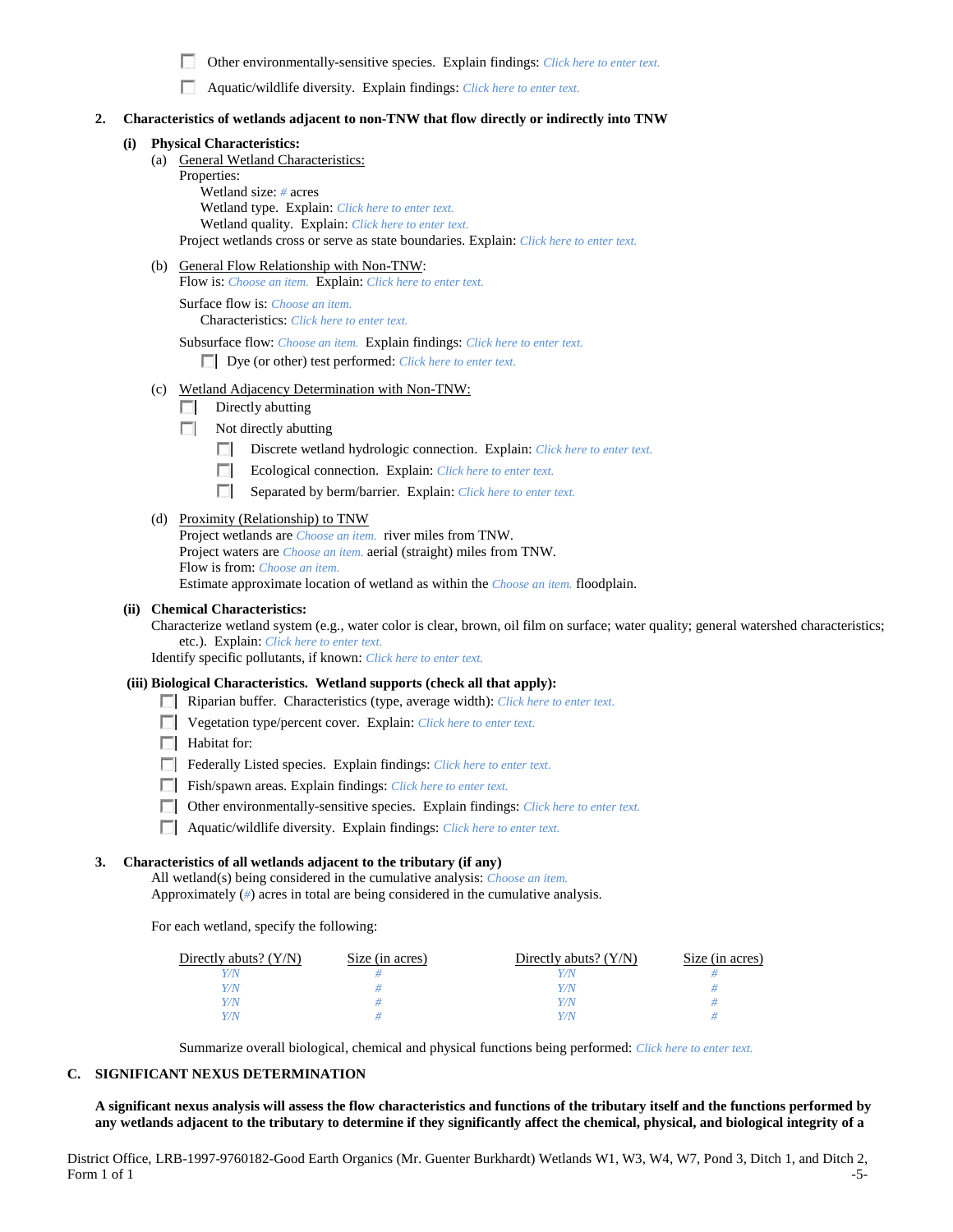**TNW. For each of the following situations, a significant nexus exists if the tributary, in combination with all of its adjacent wetlands, has more than a speculative or insubstantial effect on the chemical, physical and/or biological integrity of a TNW. Considerations when evaluating significant nexus include, but are not limited to the volume, duration, and frequency of the flow of water in the tributary and its proximity to a TNW, and the functions performed by the tributary and all its adjacent wetlands. It is not appropriate to determine significant nexus based solely on any specific threshold of distance (e.g. between a tributary and its adjacent wetland or between a tributary and the TNW). Similarly, the fact an adjacent wetland lies within or outside of a floodplain is not solely determinative of significant nexus.** 

### **Draw connections between the features documented and the effects on the TNW, as identified in the** *Rapanos* **Guidance and discussed in the Instructional Guidebook. Factors to consider include, for example:**

- Does the tributary, in combination with its adjacent wetlands (if any), have the capacity to carry pollutants or flood waters to TNWs, or to reduce the amount of pollutants or flood waters reaching a TNW?
- Does the tributary, in combination with its adjacent wetlands (if any), provide habitat and lifecycle support functions for fish and other species, such as feeding, nesting, spawning, or rearing young for species that are present in the TNW?
- Does the tributary, in combination with its adjacent wetlands (if any), have the capacity to transfer nutrients and organic carbon that support downstream foodwebs?
- Does the tributary, in combination with its adjacent wetlands (if any), have other relationships to the physical, chemical, or biological integrity of the TNW?

### *Note: the above list of considerations is not inclusive and other functions observed or known to occur should be documented below:*

- **1. Significant nexus findings for non-RPW that has no adjacent wetlands and flows directly or indirectly into TNWs.** Explain findings of presence or absence of significant nexus below, based on the tributary itself, then go to Section III.D: *Click here to enter text.*
- **2. Significant nexus findings for non-RPW and its adjacent wetlands, where the non-RPW flows directly or indirectly into TNWs.**  Explain findings of presence or absence of significant nexus below, based on the tributary in combination with all of its adjacent wetlands, then go to Section III.D: *Click here to enter text.*
- **3. Significant nexus findings for wetlands adjacent to an RPW but that do not directly abut the RPW.** Explain findings of presence or absence of significant nexus below, based on the tributary in combination with all of its adjacent wetlands, then go to Section III.D: *Click here to enter text.*

## **D. DETERMINATIONS OF JURISDICTIONAL FINDINGS. THE SUBJECT WATERS/WETLANDS ARE (CHECK ALL THAT APPLY):**

- **1. TNWs and Adjacent Wetlands.** Check all that apply and provide size estimates in review area:
	- TNWs: *#* linear feet *#* width (ft), Or, *#* acres.
	- Wetlands adjacent to TNWs: *#* acres.

## **2. RPWs that flow directly or indirectly into TNWs.**

- Tributaries of TNWs where tributaries typically flow year-round are jurisdictional. Provide data and rationale indicating that tributary is perennial: *Click here to enter text.*.
- Tributaries of TNW where tributaries have continuous flow "seasonally" (e.g., typically three months each year) are jurisdictional. Data supporting this conclusion is provided at Section III.B. Provide rationale indicating that tributary flows seasonally: *Click here to enter text.*.

Provide estimates for jurisdictional waters in the review area (check all that apply):

- **Tributary waters:** # linear feet # width (ft).
- Other non-wetland waters: *#* acres.

Identify type(s) of waters: *Click here to enter text.*

## **3. Non-RPWs[8](#page-5-0) that flow directly or indirectly into TNWs.**

Waterbody that is not a TNW or an RPW, but flows directly or indirectly into a TNW, and it has a significant nexus with a TNW is jurisdictional. Data supporting this conclusion is provided at Section III.C.

Provide estimates for jurisdictional waters within the review area (check all that apply):

- Tributary waters: # linear feet # width (ft).
- Other non-wetland waters: *#* acres.
	- Identify type(s) of waters: *Click here to enter text.*

## **4. Wetlands directly abutting an RPW that flow directly or indirectly into TNWs.**

- Wetlands directly abut RPW and thus are jurisdictional as adjacent wetlands.
	- **T** Wetlands directly abutting an RPW where tributaries typically flow year-round. Provide data and rationale indicating that tributary is perennial in Section III.D.2, above. Provide rationale indicating that wetland is directly abutting an RPW: *Click here to enter text.*
	- Wetlands directly abutting an RPW where tributaries typically flow "seasonally." Provide data indicating that

<span id="page-5-0"></span> $\frac{1}{8}$ See Footnote # 3.

District Office, LRB-1997-9760182-Good Earth Organics (Mr. Guenter Burkhardt) Wetlands W1, W3, W4, W7, Pond 3, Ditch 1, and Ditch 2, Form  $1$  of  $1$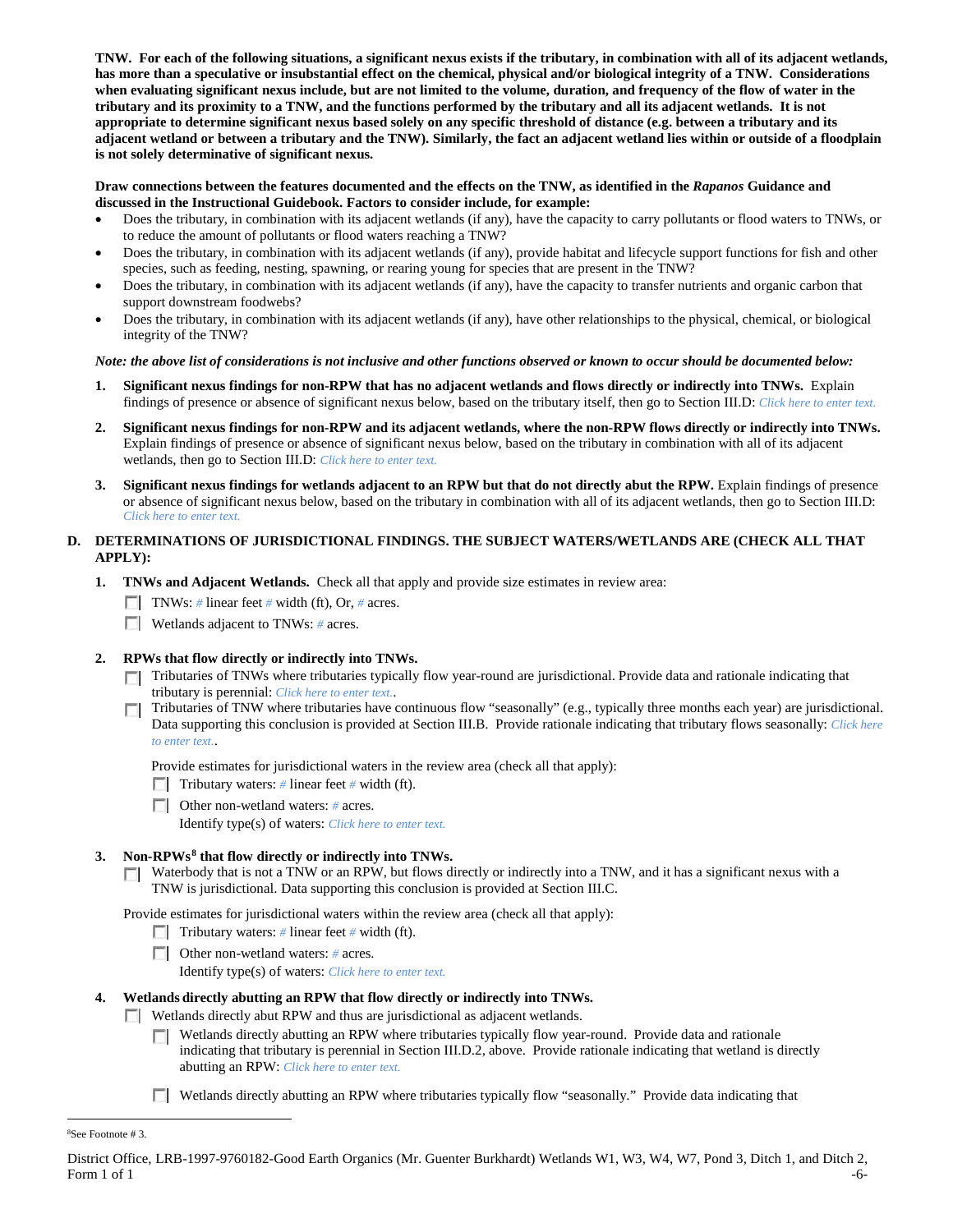tributary is seasonal in Section III.B and rationale in Section III.D.2, above. Provide rationale indicating that wetland is directly abutting an RPW: *Click here to enter text.*

Provide acreage estimates for jurisdictional wetlands in the review area: *#* acres.

#### **5. Wetlands adjacent to but not directly abutting an RPW that flow directly or indirectly into TNWs.**

 $\Box$  Wetlands that do not directly abut an RPW, but when considered in combination with the tributary to which they are adjacent and with similarly situated adjacent wetlands, have a significant nexus with a TNW are jurisidictional. Data supporting this conclusion is provided at Section III.C.

Provide acreage estimates for jurisdictional wetlands in the review area: *#* acres.

#### **6. Wetlands adjacent to non-RPWs that flow directly or indirectly into TNWs.**

 $\Box$  Wetlands adjacent to such waters, and have when considered in combination with the tributary to which they are adjacent and with similarly situated adjacent wetlands, have a significant nexus with a TNW are jurisdictional. Data supporting this conclusion is provided at Section III.C.

Provide estimates for jurisdictional wetlands in the review area: *#* acres.

#### **7. Impoundments of jurisdictional waters. [9](#page-6-0)**

As a general rule, the impoundment of a jurisdictional tributary remains jurisdictional.

- Demonstrate that impoundment was created from "waters of the U.S.," or г.
- Demonstrate that water meets the criteria for one of the categories presented above (1-6), or
- Demonstrate that water is isolated with a nexus to commerce (see E below).

#### **E. ISOLATED [INTERSTATE OR INTRA-STATE] WATERS, INCLUDING ISOLATED WETLANDS, THE USE, DEGRADATION OR DESTRUCTION OF WHICH COULD AFFECT INTERSTATE COMMERCE, INCLUDING ANY SUCH WATERS (CHECK ALL THAT APPLY):[10](#page-6-1)**

- which are or could be used by interstate or foreign travelers for recreational or other purposes.
- from which fish or shellfish are or could be taken and sold in interstate or foreign commerce.
- which are or could be used for industrial purposes by industries in interstate commerce.
- Interstate isolated waters.Explain: *Click here to enter text.*
- Other factors.Explain: *Click here to enter text.*

#### **Identify water body and summarize rationale supporting determination:** *Click here to enter text.*

Provide estimates for jurisdictional waters in the review area (check all that apply):

- Tributary waters: # linear feet # width (ft).
- Other non-wetland waters: *#* acres.

Identify type(s) of waters: *Click here to enter text.*

#### Wetlands: # acres.

- **F. NON-JURISDICTIONAL WATERS, INCLUDING WETLANDS (CHECK ALL THAT APPLY):**
	- If potential wetlands were assessed within the review area, these areas did not meet the criteria in the 1987 Corps of Engineers Wetland Delineation Manual and/or appropriate Regional Supplements.
	- **Review area included isolated waters with no substantial nexus to interstate (or foreign) commerce.**
		- **Prior to the Jan 2001 Supreme Court decision in "***SWANCC***," the review area would have been regulated based solely on the "Migratory Bird Rule" (MBR).**
	- Waters do not meet the "Significant Nexus" standard, where such a finding is required for jurisdiction. Explain: *Click here to enter text.*
	- Other: (explain, if not covered above): **Pond 3 (0.06 acre), Ditch 1 (655 linear feet) and Ditch 2 (279 linear feet); Refer to Section II.B.2 for detailed descriptions of non-jurisdictional features.**

Provide acreage estimates for non-jurisdictional waters in the review area, where the sole potential basis of jurisdiction is the MBR factors (i.e., presence of migratory birds, presence of endangered species, use of water for irrigated agriculture), using best professional judgment (check all that apply):

- Non-wetland waters (i.e., rivers, streams): *#* linear feet *#* width (ft).
- Lakes/ponds: # acres.
- Other non-wetland waters: *#* acres. List type of aquatic resource: *Click here to enter text.*.
- **Wetlands: Wetland W1 (0.08 acre), Wetland W3 (0.01 acre), Wetland W4 (0.07 acre) and Wetland 7 (0.10 acre).** ⊽

<span id="page-6-1"></span><span id="page-6-0"></span>

<sup>&</sup>lt;sup>9</sup> To complete the analysis refer to the key in Section III.D.6 of the Instructional Guidebook.<br><sup>10</sup> Prior to asserting or declining CWA jurisdiction based solely on this category, Corps Districts will elevate the action described in the Corps/EPA *Memorandum Regarding CWA Act Jurisdiction Following Rapanos.*